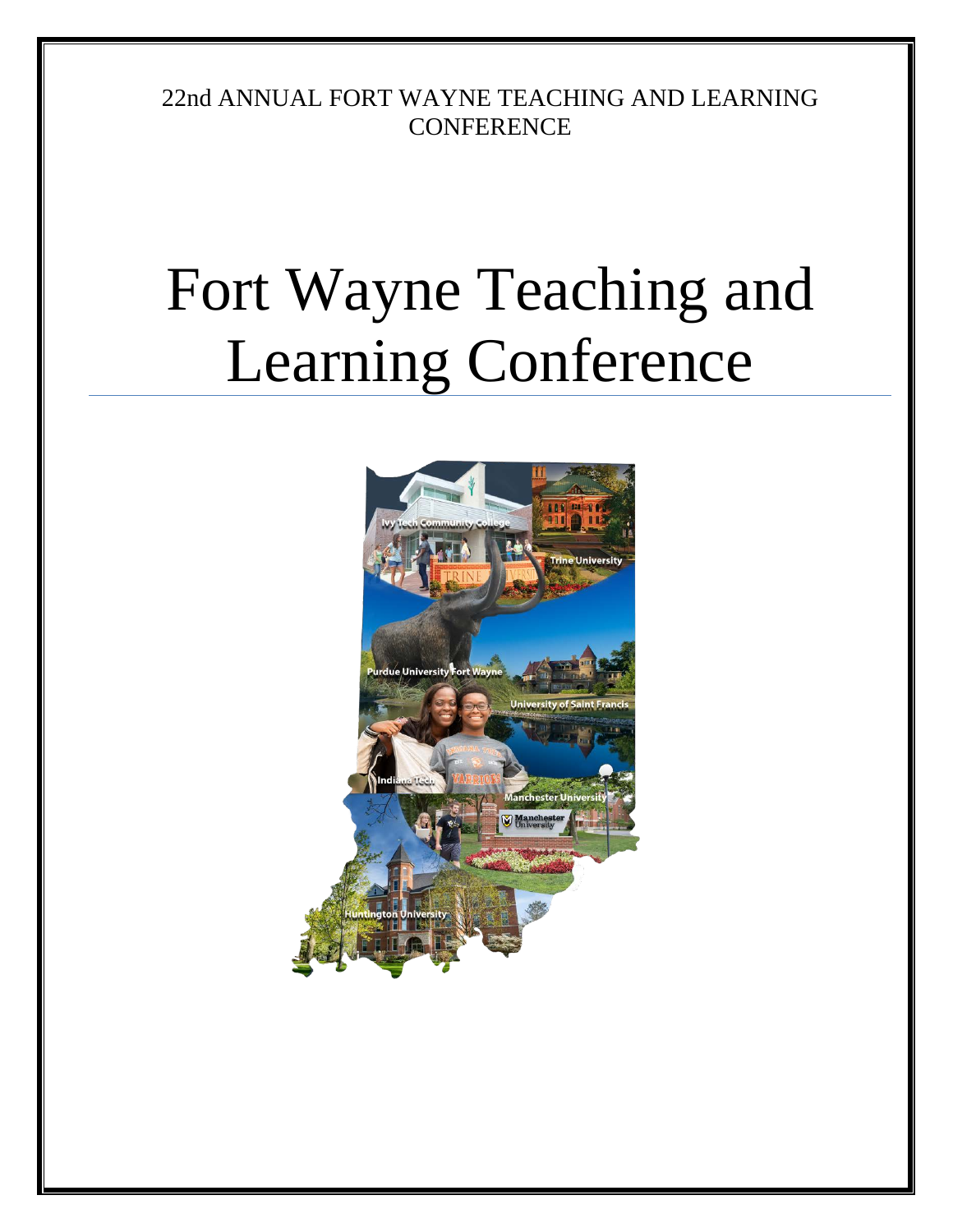# **A Collaborative Effort of Fort Wayne Area Colleges and Universities International Ballroom**

**February 22, 2019**

# **Guest Wi-Fi Information:**

**Network:** tconference **Password:** TI45UctP

#### **8:00 a.m. – Registration, Coffee and Light Breakfast: (Walb 149/150 International Ballroom)**

### **8:30 a.m. – Welcome and Introduction of Keynote Speaker:Dr. Tanner Babb, Associate Academic Dean, Huntington University**

## **8:35 a.m. -9:45 a.m. - Keynote Speaker: Dr. Richard Ruhrold**

#### **Dr. Richard Ruhrold**

Dr. Richard Ruhrold earned his Ph.D. in Clinical Psychology in 1986 from the University of Michigan. He is a licensed psychologist in the State of Indiana. Dr. Ruhrold currently serves as Senior Vice President for Clinical Operations and Chief Psychologist at the Otis R. Bowen Center. Bowen Center is a large comprehensive mental health center employing over 1,200 staff and serving over 30,000 clients across an 18-county region of northern Indiana.

Dr. Ruhrold has worked in community mental health for over 30 years and has been in continuous clinical practice for 37. He is a national board certified fellow and trainer in clinical hypnotherapy. His areas of specialization include early childhood trauma, complex trauma, and the development of traumainformed systems for effective community intervention with highrisk youth and their families. He also practices and provides professional training on topics related to the relationship of trauma to mental illness, substance use and chronic disease, chronic disease management and health behavior change. He has been well received for his many professional seminars and educational presentations in Indiana and across the region.



**Huntington University, Indiana Tech, Purdue University Fort Wayne, Ivy Tech Community College, Manchester University, Trine University, University of Saint Francis**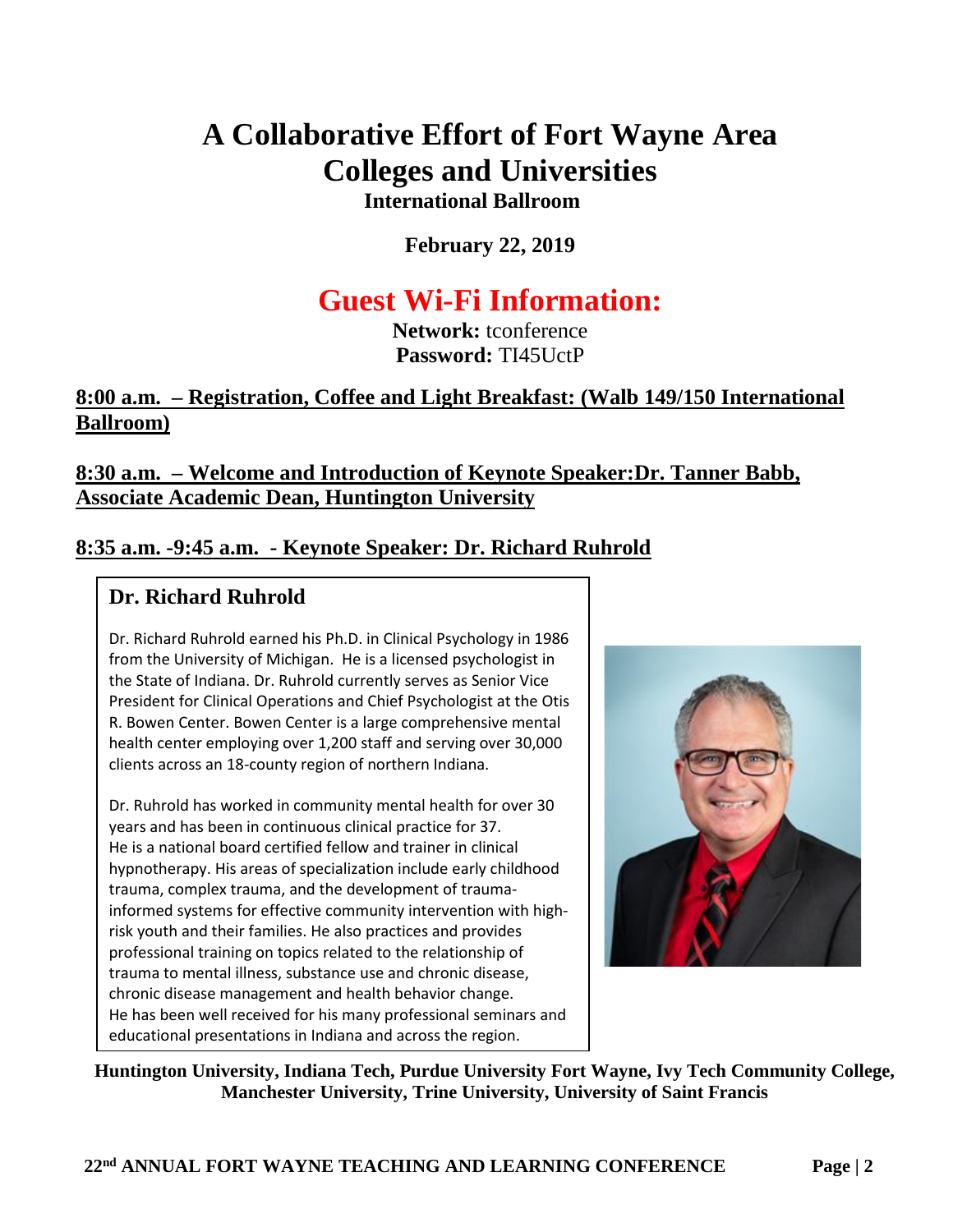## **10:00-10:45 a.m. SESSIONS A-E**

| A. Walb G21/21A    | The Importance of [Teaching] Listening in the College Classroom                                                                                                                                                                                                                                                                                                                                                                                                                                                                                                                                                                                                                                                                                                                                                                                                                 |
|--------------------|---------------------------------------------------------------------------------------------------------------------------------------------------------------------------------------------------------------------------------------------------------------------------------------------------------------------------------------------------------------------------------------------------------------------------------------------------------------------------------------------------------------------------------------------------------------------------------------------------------------------------------------------------------------------------------------------------------------------------------------------------------------------------------------------------------------------------------------------------------------------------------|
|                    | Panelists describe metacognitive listening strategies that help students<br>understand that metacognition is not one single tactic or skill, but rather a<br>sequence of tactics that are used to be more effective listeners and learners.<br>(Dr. Tim McKenna-Buchanan, Dr. Mary Lahman, Manchester University)<br>Dr. Tim McKenna-Buchanan teaches courses in organizational<br>communication, public relations and ethics. He strives to create learning<br>environments that guide, develop and challenge students to take<br>accountability for their learning.<br>Dr. Mary Lahman incorporates appreciative inquiry and diversity-affirming<br>ethics into her teaching of intercultural communication, listening, and<br>general semantics. She encourages students to give voice to and make sense<br>of their experiences in light of applied communication theories. |
| <b>B.</b> Walb G08 | Top 5 Most Effective Ways to Bridge the Communication Gap with Gen Z                                                                                                                                                                                                                                                                                                                                                                                                                                                                                                                                                                                                                                                                                                                                                                                                            |
|                    | <b>Students</b>                                                                                                                                                                                                                                                                                                                                                                                                                                                                                                                                                                                                                                                                                                                                                                                                                                                                 |
|                    | Presenters will outline our Top 5 tricks to Bridge the Gap with Gen Z. We<br>will explore how and in what way Generation Z likes to be contacted and<br>what we can do together to serve these students. We will have discussion<br>with specific scenarios. Walk away from this session with ideas for next<br>week!                                                                                                                                                                                                                                                                                                                                                                                                                                                                                                                                                           |
|                    | (Meg Underwood, Jenna Hoppe, Purdue University Fort Wayne)                                                                                                                                                                                                                                                                                                                                                                                                                                                                                                                                                                                                                                                                                                                                                                                                                      |
|                    | Meg has a bachelors in French Education from IU Bloomington and Masters<br>in School Counseling from IPFW. Her primary role is working with<br>freshmen-juniors in Education, teaching a freshmen success course, helping<br>to coordinate a SIG in Housing, coordinating recruitment $\&$ retention<br>programs, as well as serving on campus committees such as the Degree<br>Audit Advisory Committee and an advisor for Alpha Sigma Alpha sorority.                                                                                                                                                                                                                                                                                                                                                                                                                         |
|                    | Jenna Hoppe graduated from IPFW in May 2017 with a Bachelor of Science<br>in Human Services and is now pursuing a Master's in Organizational<br>Leadership at Purdue University Fort Wayne. She currently works in Student<br>Success & Transitions facilitating the withdrawal process and assisting the<br>primary role advisor of Pathway program with outreach to students,<br>mentoring, etc.                                                                                                                                                                                                                                                                                                                                                                                                                                                                              |
| <b>C. Walb 222</b> | Developing and Maintaining a Center for Teaching and Learning                                                                                                                                                                                                                                                                                                                                                                                                                                                                                                                                                                                                                                                                                                                                                                                                                   |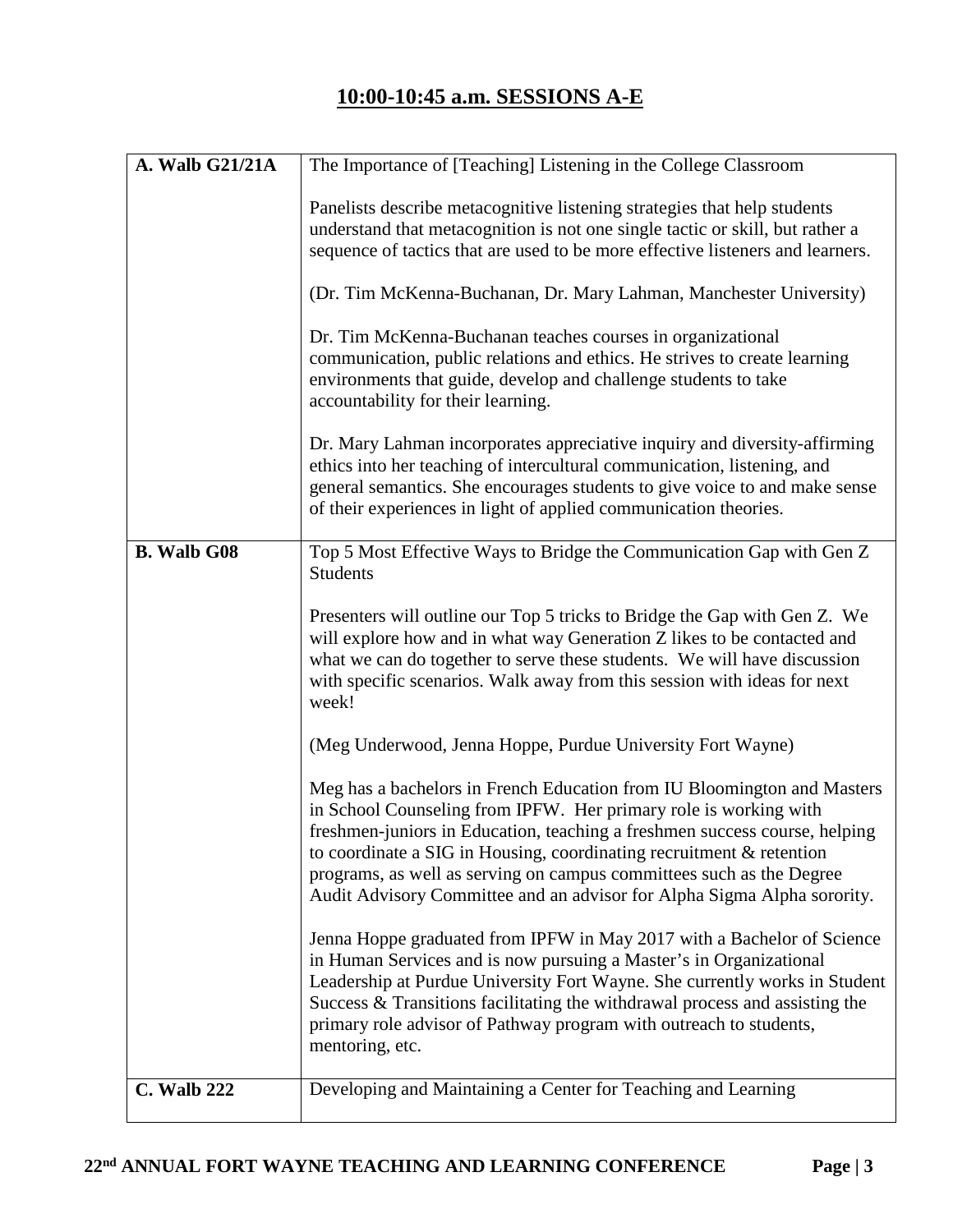|                    | Fall 2017, Ivy Tech Community College Fort Wayne implemented a Center<br>for Teaching and Learning. The presenter will share her personal experience<br>with developing a center. Various ideas will be highlighted and<br>recommended for utilization and the challenges will be discussed. This<br>presentation invites a discussion about establishing a center at other<br>institutions as well.<br>(Rula Mourad Koudsia, Ivy Tech Community College)<br>Rula is an Associate Professor and Department Chair for Student Success,<br>Communication, and ESOL. Additionally, she is serving as the Director of<br>the Ivy Tech Center for Teaching and Learning. |
|--------------------|---------------------------------------------------------------------------------------------------------------------------------------------------------------------------------------------------------------------------------------------------------------------------------------------------------------------------------------------------------------------------------------------------------------------------------------------------------------------------------------------------------------------------------------------------------------------------------------------------------------------------------------------------------------------|
| <b>D.</b> Walb 114 | Supercharge your Slide Deck for Student Learning                                                                                                                                                                                                                                                                                                                                                                                                                                                                                                                                                                                                                    |
|                    | Using visual design principles, cognitive load theory, and dual coding, we<br>will show attendees how they can generate slides that enhance student<br>learning.                                                                                                                                                                                                                                                                                                                                                                                                                                                                                                    |
|                    | (Dr. Jeremy Rentz, Trine University)                                                                                                                                                                                                                                                                                                                                                                                                                                                                                                                                                                                                                                |
|                    | Jeremy Rentz is an Associate Professor of Environmental Engineering and<br>the Director of the Center for Teaching Excellence at Trine University.                                                                                                                                                                                                                                                                                                                                                                                                                                                                                                                  |
| <b>E.</b> Walb 226 | Building Student Research-Based Writing Competency through a Cognitive<br><b>Self-Regulation Approach</b>                                                                                                                                                                                                                                                                                                                                                                                                                                                                                                                                                           |
|                    | A scaffolding method has been developed to help students successfully<br>complete research-based writing assignments, engaging them in self-<br>regulatory processes to promote metacognition, self-efficacy, improved<br>performance, and positive self-evaluation. Presentation attendees will be<br>actively involved, including an opportunity to consider the utility of this<br>strategy within their own course curriculums.                                                                                                                                                                                                                                 |
|                    | (Dr. Mike Martynowicz, Dr. Monica Heller, University of Saint Francis)                                                                                                                                                                                                                                                                                                                                                                                                                                                                                                                                                                                              |
|                    | Dr. Martynowicz is an educational psychologist with an emphasis in human<br>development and learning. He researches students achievement motivation,<br>metacognitive self-regulation, selection and use of learning strategies, and<br>mental health issues that impact academic performance and behaviors.                                                                                                                                                                                                                                                                                                                                                        |
|                    | Dr. Monica L. Heller is an educational psychologist and serves as the<br>Director of the Undergraduate Psychology program at the University of Saint<br>Francis. Her research primarily investigates person-oriented emotional,<br>cognitive, and behavioral factors that hinder student success and effective<br>strategies that support student academic resilience, persistence, and<br>achievement.                                                                                                                                                                                                                                                             |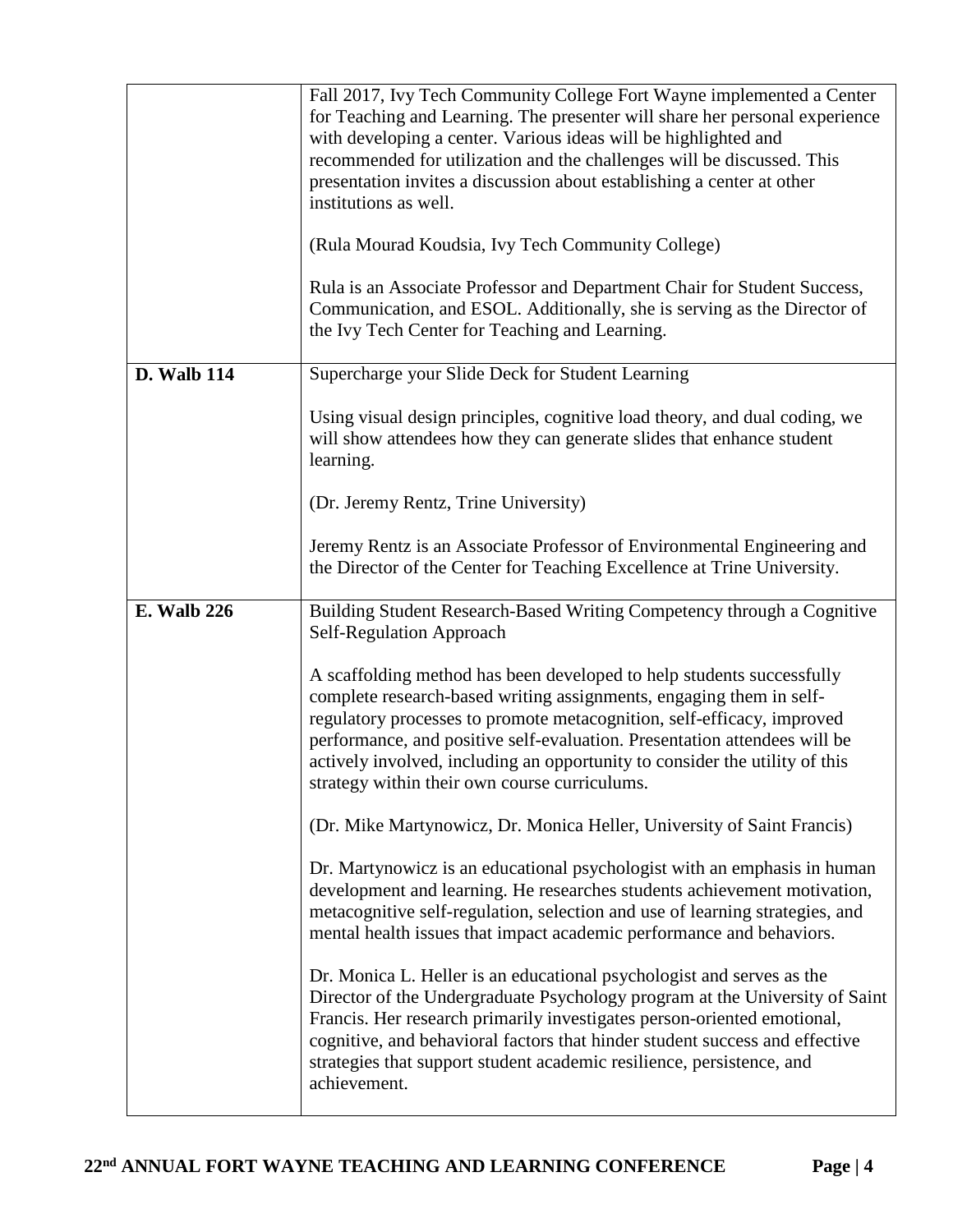## **10:55-11:15 a.m. SESSIONS F-J**

| F. Walb G21/21A    | Concept Mapping through Physiological Phenomena                                                                                                                                                                                                                                                                                                                                                 |
|--------------------|-------------------------------------------------------------------------------------------------------------------------------------------------------------------------------------------------------------------------------------------------------------------------------------------------------------------------------------------------------------------------------------------------|
|                    | This presentation will discuss the use of concept maps in the classroom as a<br>learning tool to help boost understanding and grades of physiological<br>processes.                                                                                                                                                                                                                             |
|                    | (Dr. Amy Shank, Indiana Tech)                                                                                                                                                                                                                                                                                                                                                                   |
|                    | Dr. Amy Shank is the Assistant Professor of Biology of Indiana Tech with<br>more than 28 years of combined teaching experience in Biological Sciences<br>currently teaching students within the Biomedical Engineering Department.                                                                                                                                                              |
| G. Walb G08        | Fostering Inclusive Classrooms through Culturally Responsive Teaching                                                                                                                                                                                                                                                                                                                           |
|                    | In this presentation, we will explore concepts and models of global education<br>including peace education, intercultural learning, and global citizenship<br>education. We will then examine a few pedagogical activities to help<br>cultivate inclusive learning in diverse classroom contexts ranging from<br>school-aged learners to international and online students in higher education. |
|                    | (Dr. Meg Gardinier, Dr. Josh Long, Indiana Institute of Technology)                                                                                                                                                                                                                                                                                                                             |
|                    | Meg Gardinier is an Associate Professor of Global Leadership in the Global<br>Leadership PhD Program at Indiana Tech. She has over two decades of<br>experience as an instructor and researcher in the field of global education.                                                                                                                                                               |
| <b>H. Walb 222</b> | Facilitating Student-Led Group-Conferences to Encourage Collaborative<br>Learning and Maximize Learner Potential                                                                                                                                                                                                                                                                                |
|                    | Conducting student-led, small group conferences as a method of peer review<br>encourages collaborative learning, places students in leadership roles, and if<br>structured properly, results in better student work. This presentation<br>discusses methods for effectively incorporating group conferences across<br>disciplines.                                                              |
|                    | (Dr. Jennifer Royston, Trine University)                                                                                                                                                                                                                                                                                                                                                        |
|                    | Dr. Jennifer Royston teaches technical communication and writing courses at<br>Trine University. She is a 2017 graduate of Michigan State University and<br>has published on early modern literature and teaching writing in digital<br>learning environments.                                                                                                                                  |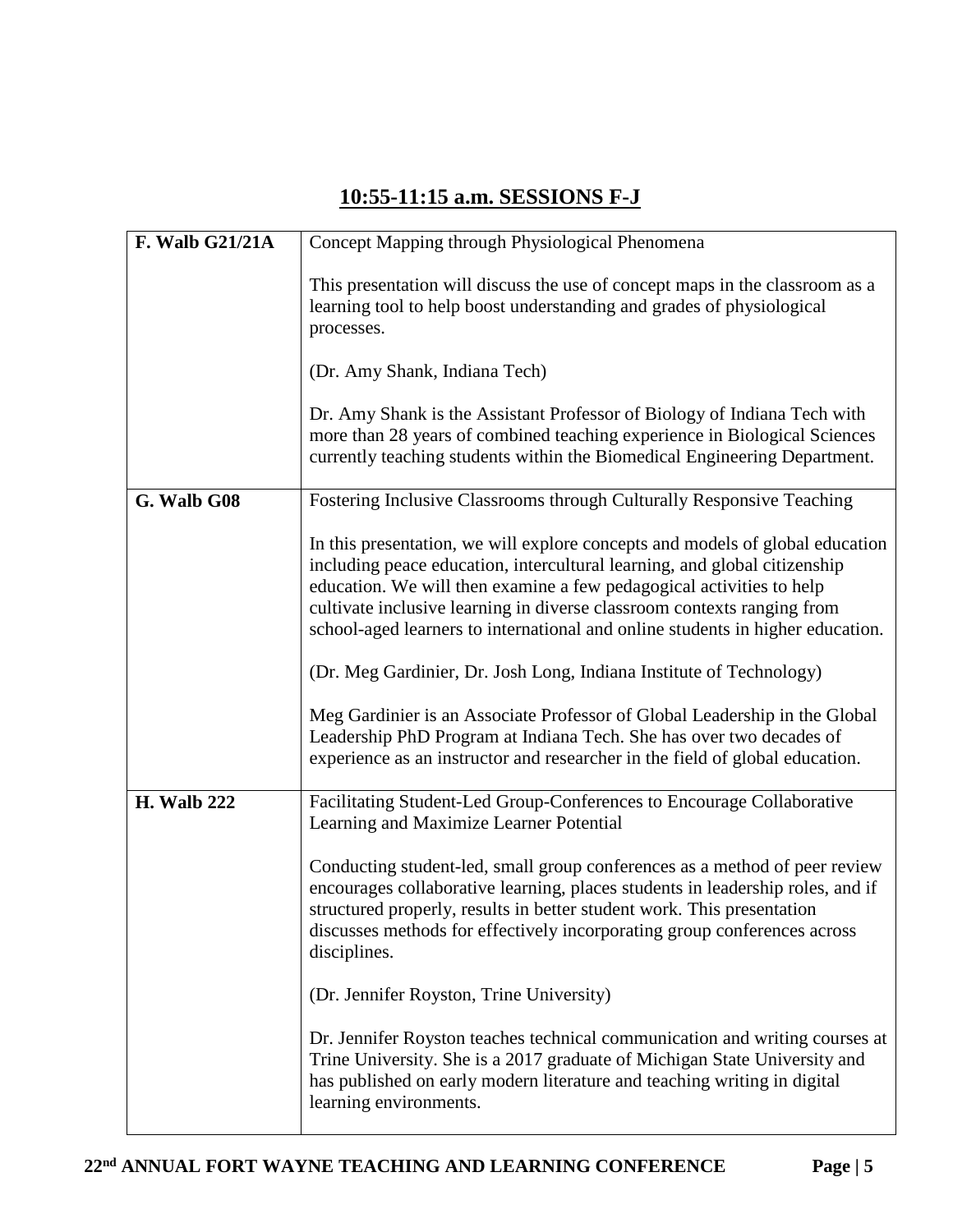| <b>I. Walb 114</b> | Fostering Student Success in Team Projects: Three Methods of Weighing<br><b>Individual Contribution</b>                                                                                                                                                                                                                                                                                                       |
|--------------------|---------------------------------------------------------------------------------------------------------------------------------------------------------------------------------------------------------------------------------------------------------------------------------------------------------------------------------------------------------------------------------------------------------------|
|                    | Team projects are widely used but are long plagued by social loafing. One<br>way to promote student engagement is to strengthen the connection between<br>individual contribution and outcome (grade). I propose three methods of<br>weighing individual contribution in determining individual grade and discuss<br>evidence of student success for each approach.                                           |
|                    | (Dr. Tao Yang, Purdue University Fort Wayne)                                                                                                                                                                                                                                                                                                                                                                  |
|                    | Dr. Tao Yang is an assistant professor of organizational leadership at Purdue<br>University Fort Wayne. He received my Ph.D. in Business Administration<br>from the University of Minnesota and I teach undergraduate and master-level<br>courses related to organizational behavior, human resources, and leading<br>change.                                                                                 |
| <b>J. Walb 226</b> | Fostering Positive Outcomes in Students Throughout their Undergraduate<br>Program Experience                                                                                                                                                                                                                                                                                                                  |
|                    | This presentation demonstrates an undergraduate program's intentional<br>approach to fostering greater student engagement, competency, and<br>preparedness from beginning to end of their students' undergraduate careers.<br>Attendees will be provided with the program description, evidence of<br>success, and challenged to apply the approaches to their own programs to<br>facilitate student success. |
|                    | (Dr. Monica Heller, Dr. Mike Martynowicz, University of Saint Francis)                                                                                                                                                                                                                                                                                                                                        |
|                    | Dr. Monica L. Heller is an educational psychologist and serves as Director of<br>the Undergraduate Psychology program at the University of Saint Francis.<br>Her research primarily investigates person-oriented emotional, cognitive, and<br>behavioral factors that hinder student success and effective strategies that<br>support student academic resilience, persistence, and achievement.              |
|                    | Dr. Martynowicz is an educational psychologist with an emphasis in human<br>development and learning. He researches students' achievement motivation,<br>metacognitive self-regulation, selection and use of learning strategies, and<br>mental health issues that impact academic performance and behaviors.                                                                                                 |

## **11:25-12:10 p.m. SESSIONS K-P**

| $K$ . Walb G21/21A | What Are Micro-aggressions and How Do They Impact Your Goal of<br>Creating a Culturally Responsive Classroom?                                                 |
|--------------------|---------------------------------------------------------------------------------------------------------------------------------------------------------------|
|                    | This session explores the subtle ways that racial, ethnic, gender, ability and<br>other stereotypes can surface in a diverse culture. Participants will learn |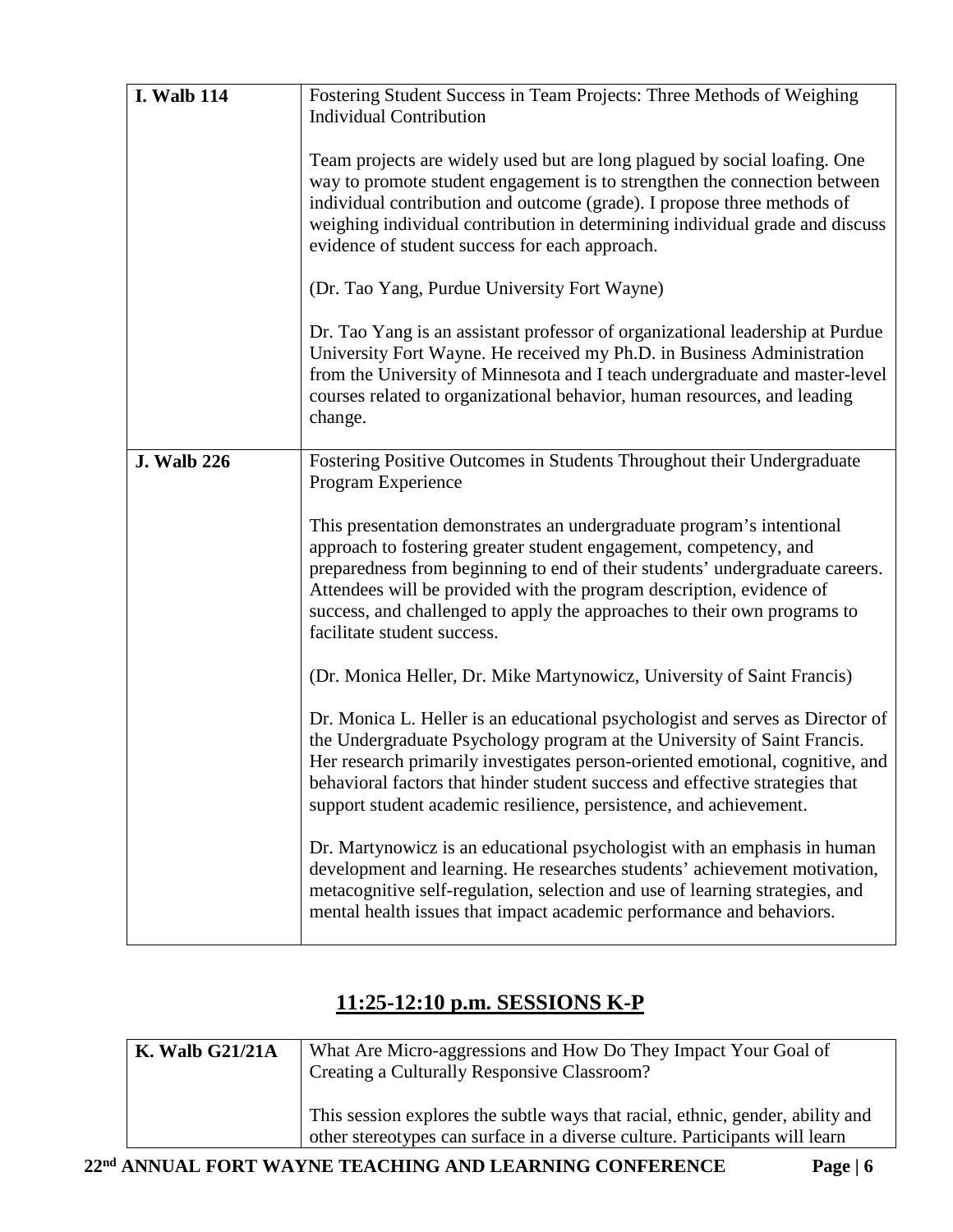|                    | about different types of micro-aggressions, explore some of the complexities<br>of intent vs. impact, and learn strategies for both avoiding unintentional<br>micro-aggressions as well as addressing those that do arise. This session<br>should particularly benefit participants who are responsible and/or interested<br>in leading diverse staff and creating inclusive classroom environments.<br>(Lisa Givan, Indiana Tech)<br>As the Associate Vice-President of Diversity & Inclusion at Indiana Institute<br>of Technology, Lisa is responsible for leading efforts to develop and<br>maintain a welcoming environment that embraces, supports, and celebrates<br>diversity. A Chief Diversity Officer who actively provides point and<br>coordinates leadership for diversity issues institution-wide; Lisa advances<br>the implementation of a strategic plan for inclusion and diversity, aligned<br>with the university strategic plan.                                                    |
|--------------------|----------------------------------------------------------------------------------------------------------------------------------------------------------------------------------------------------------------------------------------------------------------------------------------------------------------------------------------------------------------------------------------------------------------------------------------------------------------------------------------------------------------------------------------------------------------------------------------------------------------------------------------------------------------------------------------------------------------------------------------------------------------------------------------------------------------------------------------------------------------------------------------------------------------------------------------------------------------------------------------------------------|
| L. Walb G08        | Student Involvement in Course Development: The Co-Created Classroom<br>This session will introduce an innovative teaching strategy which involves<br>engaging students in the development and implementation of their class. The<br>presenters "a faculty member using the co-created classroom approach and a<br>student who recently completed the course" will outline the framework for<br>designing, implementing, and evaluating a co-created classroom.<br>(Dr. Michael Kirchner, Bethany Carlson, Purdue University Fort Wayne)<br>Michael Kirchner holds a Ph.D. in human resource development and is an<br>Assistant Professor in the Department of Organizational Leadership at<br>Indiana University Purdue University-Fort Wayne currently teaching courses<br>on human behavior and training methods.                                                                                                                                                                                      |
| <b>M. Walb 222</b> | Encouraging Professional Identification in the First Year of College<br>First-year science students in a selective STEM student cohort begin to<br>construct individual academic and professional identities through peer<br>mentoring, first-year seminar, and research-based lab. Lessons from two<br>cohorts can apply to other aspects of the first-year experience or to contexts<br>in which such identity-building could improve student outcomes.<br>(Dr. Kristen Short, Dr. Kathryn Davis, Manchester University)<br>Kristen Short (Ph.D. Biology University of Cincinnati, 2011) is an Associate<br>Professor in the Niswander Department of Biology and Environmental<br>Studies at Manchester University. Since 2017, she also co-directs the STEM<br>Pathways Academy at Manchester University, a comprehensive, four-year<br>program funded by the National Science Foundation, which is intended to<br>encourage persistence in STEM fields among high-achieving, low-income<br>students. |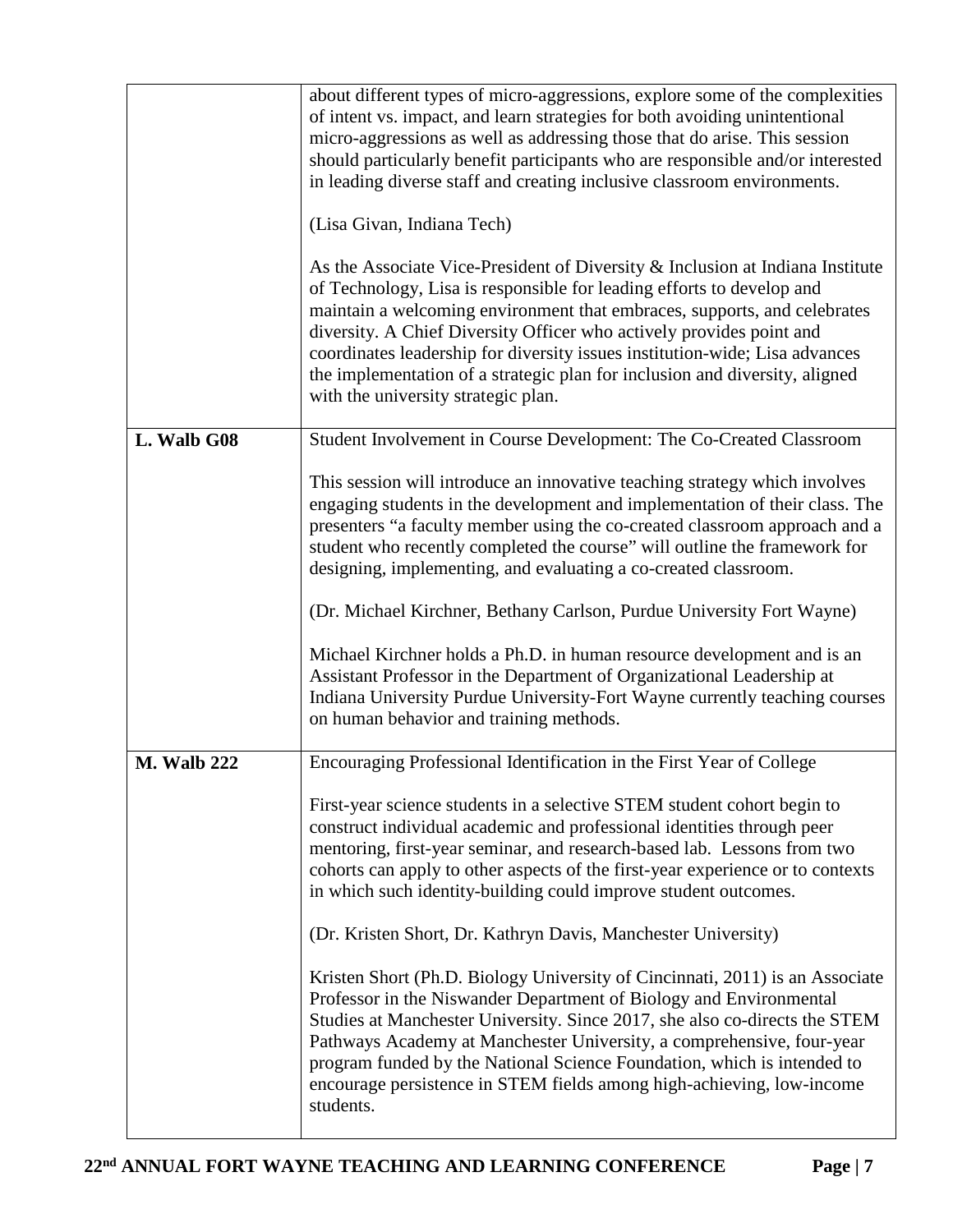|                    | Kathryn Davis (Ph.D. Chemistry, University of Pittsburgh 2010) is an<br>Associate Professor of Chemistry at Manchester University. Since 2016, she<br>co-directs the STEM Pathways Academy, a comprehensive, four-year<br>program funded by the National Science Foundation, which is intended to<br>encourage persistence in STEM fields among high-achieving, low-income<br>students. |
|--------------------|-----------------------------------------------------------------------------------------------------------------------------------------------------------------------------------------------------------------------------------------------------------------------------------------------------------------------------------------------------------------------------------------|
| <b>N. Walb 114</b> | Acting the Change through Theatre of the Oppressed                                                                                                                                                                                                                                                                                                                                      |
|                    | Theatre of the oppressed is a game in which participants act out the social<br>problem until they figure out a solution that is accepted by the group.<br>Through theatre, students question their assumptions about power, and<br>ultimately see themselves as agents of change.                                                                                                       |
|                    | (Dr. Elton Skendaj, Manchester University)                                                                                                                                                                                                                                                                                                                                              |
|                    | Elton Skendaj, Ph.D., is the Gladdys E. Muir Associate Professor of Peace<br>Studies at Manchester University. His teaching and research focus on<br>addressing root causes of civil wars, the role of international organizations in<br>post-war peacebuilding, and combating corruption through responsive<br>institutions.                                                           |
| <b>O.</b> Walb 226 | Community Engagement Strengthens Integrative Academic Programs and<br><b>Increases Student Success</b>                                                                                                                                                                                                                                                                                  |
|                    | The presentation will cover how community engagement by students and<br>faculty will assist in strengthening an integrative curriculum. It will also<br>focus on how community engagement improves student success.<br>Experiential activities will be conducted with participants of the session.                                                                                      |
|                    | (Dr. Patricia Eber, Purdue University Fort Wayne)                                                                                                                                                                                                                                                                                                                                       |
|                    | Dr. Patricia Eber is a licensed family therapist and the Chair for the<br>Department of Human Services. She has presented regionally and nationally<br>on student engagement and the assessment of student learning through<br>community engagement.                                                                                                                                    |
| <b>P.</b> Walb 126 | <b>Survivor: Adjunct Islands</b>                                                                                                                                                                                                                                                                                                                                                        |
|                    | This presentation will be presented as a panel discussion, where Adjunct<br>Faculty will be guided in a discussion about what it is like to be an Adjunct<br>Faculty member and how to survive.                                                                                                                                                                                         |
|                    | (Carolyn Carpenter, Dawn Burns, Jewel Flitcraft, Rhea Hendricks, Tiffany<br>Hough, Keven Kensinger, Rachel McNelly, Roy Nevil, Sara Paris, Dr. Liz<br>Peterson, Ivy Tech Community College)                                                                                                                                                                                             |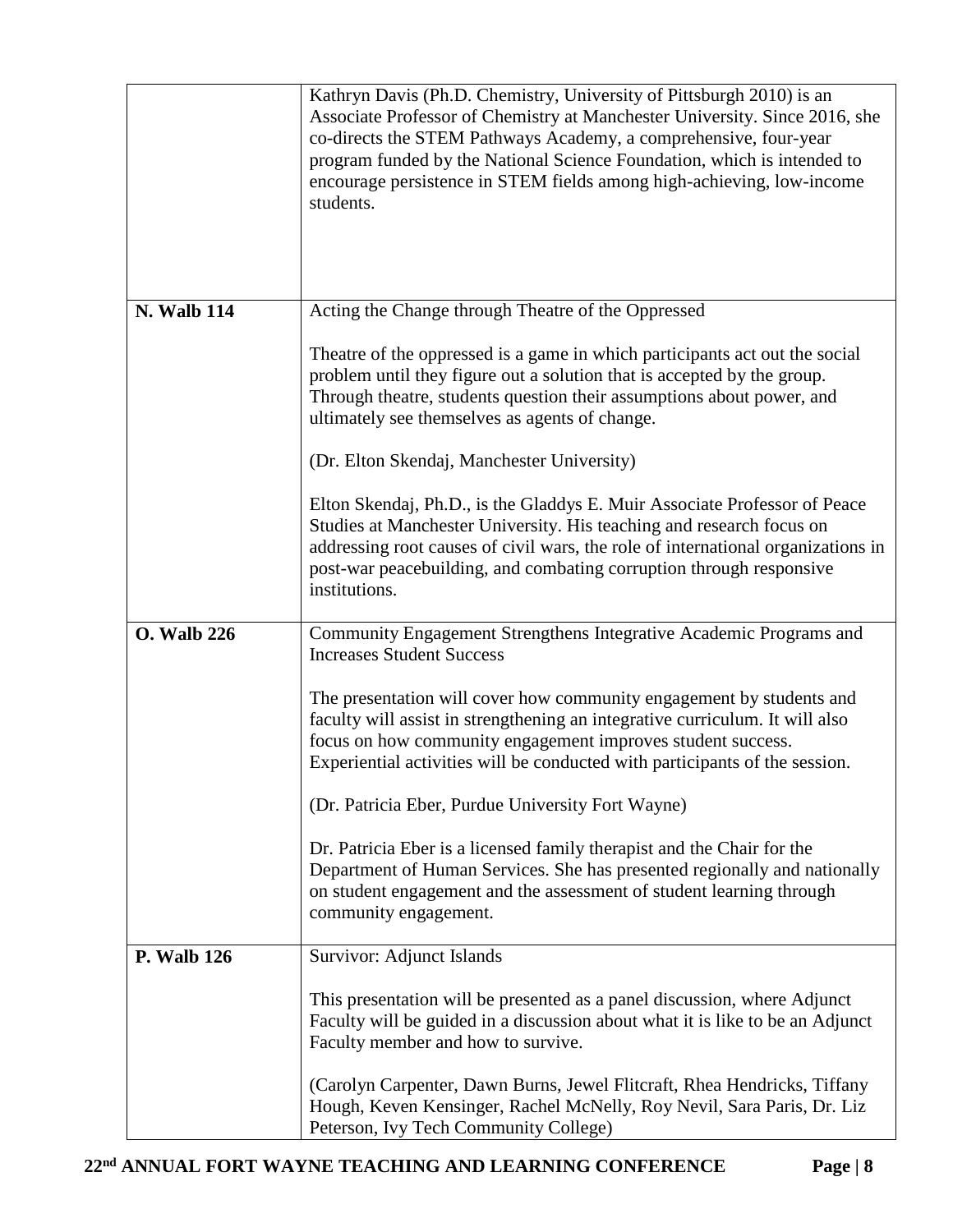|  | Carolyn Carpenter has a B.A. in English, a minor in Spanish and Linguistics,<br>and a Certification in TENL from Indiana University and graduated with an<br>M.A. in English Education with a certification in TESOL from the<br>University of Puerto Rico. She is the Adjunct Faculty Coordinator and ESOL<br>Tutor at Ivy Tech where she also adjuncts as an ESOL professor. Carpenter<br>has a deep interest in learning about other cultures and the struggles and<br>successes of immigrants and minorities while specializing in Second<br>Language Acquisition.                                       |
|--|--------------------------------------------------------------------------------------------------------------------------------------------------------------------------------------------------------------------------------------------------------------------------------------------------------------------------------------------------------------------------------------------------------------------------------------------------------------------------------------------------------------------------------------------------------------------------------------------------------------|
|  | Dawn Burns received her MFA in fiction from the University of Notre Dame<br>and has since taught at six colleges across three states over twenty years,<br>including at present Ivy Tech's Warsaw campus and Manchester University.<br>In addition to teaching and working on her own creative projects, Burns is<br>also a freelance writer and editor for Unmeasured Words, founder and co-<br>organizer of the SwampFire Retreat for Writers and Artists, originator of The<br>42 Beautiful Things Project, and active member of The Society for the Study<br>of Midwestern Literature.                   |
|  | Jewel Flitcraft, Adjunct Faculty for Ivy Tech Community College teaching<br>Introduction to Sociology and Social Problems (2 years), also teaches for<br>Marian University (Indianapolis) Adult Program where she teaches a variety<br>of Sociology and Human Services (5 years). Fliteraft is currently working on<br>her dissertation for her Ph.D. in Human and Social Services.                                                                                                                                                                                                                          |
|  | Rhea graduated from Purdue University with a Bachelor's degree in Genetic<br>Biology and a Master's degree in Nutrition, studying the effects on Vitamin<br>A on cell growth patterns. She has been an adjunct with Ivy Tech State<br>College for 12 years, teaching Bio 101, APHY 101, APHY 102, and APHY<br>201; she has survived 2 course management systems, 5 program chairs, 6<br>different courses, 10 textbooks changes and 31 semesters throughout her<br>Adjunct career.                                                                                                                           |
|  | Tiffany Hough enjoys diversity and the challenges she has encountered<br>throughout life, hobbies, and interests, and she brings this trait into her work<br>which includes: teaching biological sciences for the past 6 years at multiple<br>institutions; practicing massage therapy for 12 years, through my business<br>Rehabilitative Massage for 9 years; and, being a Forensic Technician for 10<br>years. Hough received an Associate of Applied Sciences in Massage Therapy<br>from Sandhills Community College as well as a Bachelors and Masters of<br>Science in Biology from Purdue University. |
|  | Kevin Kensinger is a retired U.S. Reserve Officer (LTC), a CPA, and a<br>Management Consultant focusing on Six Sigma Lean Manufacturing and<br>Supply Chain, where he is also certified in Six Sigma Black Belt. Before<br>teaching for the last 19 years at five universities, he graduated from Purdue<br>University with a degree in Industrial Management - Computer Information<br>Systems Accounting and obtained an M.S. from Boston University in<br><b>Computer Information Systems.</b>                                                                                                            |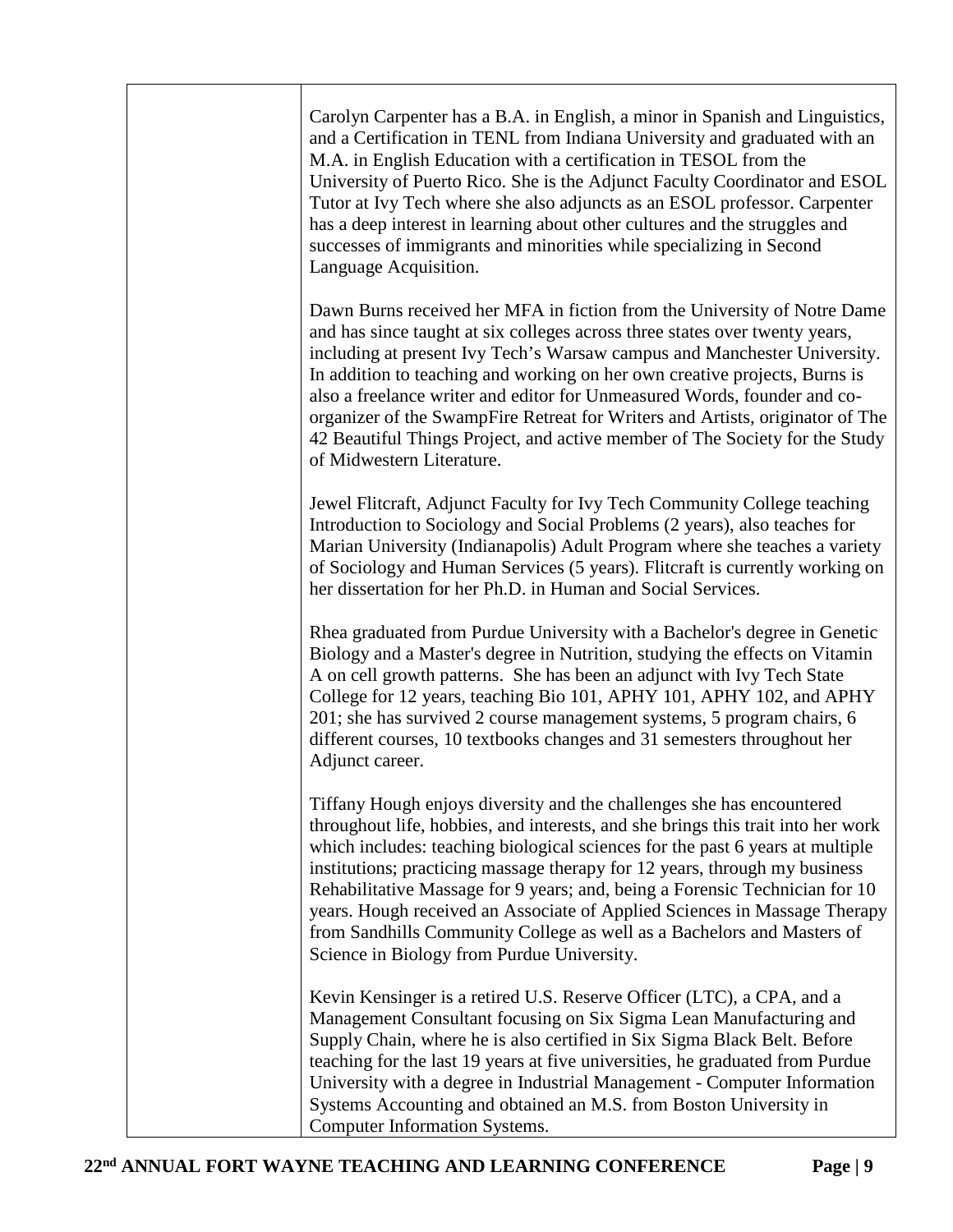| Rachel McNelly is a 20+ year paralegal and has been teaching at Ivy Tech<br>for four years. She is also a member of the Northeast Indiana Paralegal<br>Association as the student/associate Board Member and the Chair of the Ivy<br>Tech Paralegal Program Advisory Board.                                                                           |
|-------------------------------------------------------------------------------------------------------------------------------------------------------------------------------------------------------------------------------------------------------------------------------------------------------------------------------------------------------|
| Roy Nevil is an Adjunct Instructor in the Communication Department who is<br>dedicated to developing the speaking capabilities of his students. His humor<br>and public speaking expertise create an atmosphere in the classroom often<br>described by his students as "the one class I truly look forward to attending."                             |
| Sara Paris has been a college English instructor since 2000 and has been an<br>adjunct for Ivy Tech since 2008. She has an M.A. in English from IPFW and<br>currently teaches as an adjunct instructor there as well, and when she's not<br>teaching classes, she heads up the writing lab at Ivy Tech and moms so hard<br>for her two sets of twins. |
| Dr. Liz Peterson holds a Doctorate of Education from Ball State University,<br>an MBA with a focus in Finance from the University of Saint Francis, and a<br>Bachelor of Science from Texas Southern University. She has been teaching<br>in higher education since 2004 and is an avid volunteer in her church and the<br>community.                 |

# **12:15 p.m.-1:00 p.m. Lunch, WALB 149/150 INTERNATIONAL BALLROOM**

## **1:00 p.m.-1:45 p.m. Plenary Session, WALB 149/150 INTERNATIONAL BALLROOM**

#### **1:55-2:40 p.m. SESSIONS Q-V**

| <b>Q.</b> Walb G21/21A | Bringing a Sense of Place to Online Courses with Alumni Guest Videos                                                                                                                                                                                                                                             |
|------------------------|------------------------------------------------------------------------------------------------------------------------------------------------------------------------------------------------------------------------------------------------------------------------------------------------------------------|
|                        | Students can feel detached in online classes, as they do not physical interact<br>with others. Students can also struggle to see how class material connects to<br>future jobs. In an online course I helped combat both by having class alumni<br>create videos about how class material applied in their jobs. |
|                        | (Dr. Gordon Schmidt, Purdue University Fort Wayne)                                                                                                                                                                                                                                                               |
|                        | Gordon Schmidt is an associate professor and chair of the organizational<br>leadership department at Fort Wayne. His pedagogy interests include<br>technology in the classroom and having students engage in meaningful<br>projects in applied settings.                                                         |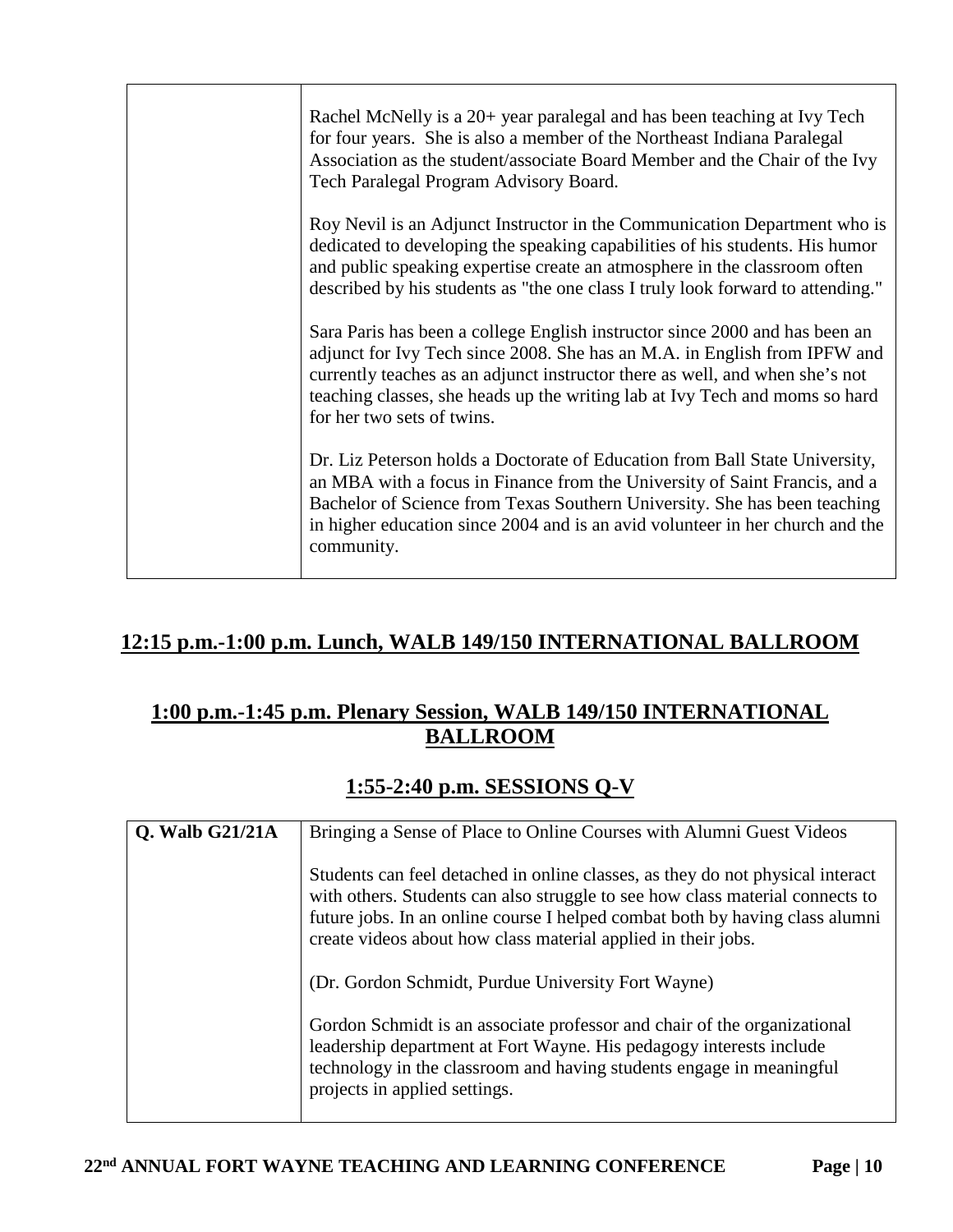| R. Walb G08        | Recipes for Transformative Learning Experiences: Assignments Designed to                                                                                                                                                                                                                                                                                                                                                                                                                                                                                                                                                                                                              |
|--------------------|---------------------------------------------------------------------------------------------------------------------------------------------------------------------------------------------------------------------------------------------------------------------------------------------------------------------------------------------------------------------------------------------------------------------------------------------------------------------------------------------------------------------------------------------------------------------------------------------------------------------------------------------------------------------------------------|
|                    | <b>Connect Course Content to Situated Learning Contexts</b>                                                                                                                                                                                                                                                                                                                                                                                                                                                                                                                                                                                                                           |
|                    | Our goal is to create transformative learning experiences for business<br>students, so they can progress from knowing to doing to being successful<br>people and professionals. We strive to design assignments students can<br>follow like "recipes" that connect course theories to situated learning<br>contexts in the business community.                                                                                                                                                                                                                                                                                                                                        |
|                    | (Dr. Nichaya Suntornpithug, Dr. James McHann, Purdue University Fort<br>Wayne)                                                                                                                                                                                                                                                                                                                                                                                                                                                                                                                                                                                                        |
|                    | Nichaya Suntornpithug is an Associate Professor in Marketing at Purdue<br>University Fort Wayne. She earned her Ph.D. in Marketing from the<br>University of Memphis (2004). She has published articles in various journals<br>including Electronic Market and Journal of Electronic Commerce Research.<br>She received various awards including Doermer School of Business Pride<br>Award and Leepoxy Teaching Award.                                                                                                                                                                                                                                                                |
|                    | James McHann earned a Postdoc (Freeman School of Business, Tulane<br>University); Ph.D. (University of Aberdeen, Scotland); M.B.A. (Kellogg)<br>School of Management, Northwestern University); Th.M. (Dallas<br>Theological Seminary); and B.A. (Mississippi College). He received the<br>Excellence in Teaching Award PMBA, Doermer School of Business (2018).<br>Before coming to PFW, he served for ten years as Professor of Strategy and<br>Management at Walsh College in Troy, MI, where he was nominated for the<br>U.S. Professor of the Year Award. He has served also as a Fulbright Scholar<br>in India, and a Visiting Scholar at the University of Gothenburg, Sweden. |
| <b>S. Walb 222</b> | Beyond the Policies: Getting Students to Interact with the Syllabus                                                                                                                                                                                                                                                                                                                                                                                                                                                                                                                                                                                                                   |
|                    | It's the syllabus introduction. But despite the look of enthusiasm for a new<br>semester, students' expressions are filled with glossed-over eyes and blank<br>stares. This presentation introduces an activity that gets students engaged<br>with the syllabus on day one so that they recognize its value and purpose in<br>the course.                                                                                                                                                                                                                                                                                                                                             |
|                    | (Dr. Alicia Wireman, Indiana Tech)                                                                                                                                                                                                                                                                                                                                                                                                                                                                                                                                                                                                                                                    |
|                    | Dr. Alicia Wireman is the chair of the Communication Department at<br>Indiana Tech and has taught English, English as a Second Language, and<br>Communication in higher education.                                                                                                                                                                                                                                                                                                                                                                                                                                                                                                    |
| <b>T. Walb 114</b> | Mindful Practices in Higher Education: A Dialogue About Transforming<br>Teaching and Learning                                                                                                                                                                                                                                                                                                                                                                                                                                                                                                                                                                                         |
|                    | During this session we will begin a dialogue about mindful practices in<br>higher education, review evidence and best practices with the goal of<br>cultivating deep personal and social awareness. Participants will experience                                                                                                                                                                                                                                                                                                                                                                                                                                                      |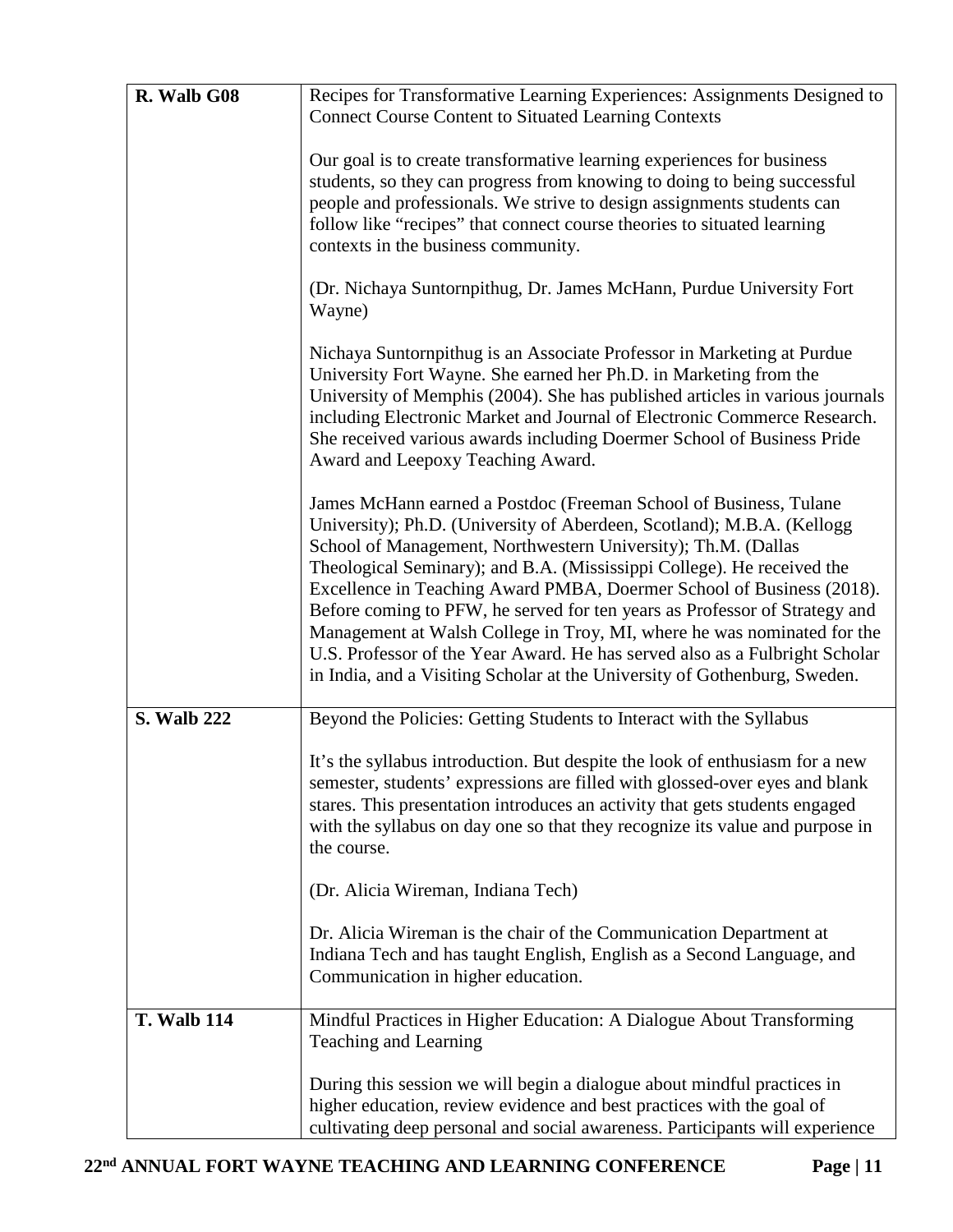|                    | a mindful exercise and dialogue about possible application of reflective        |
|--------------------|---------------------------------------------------------------------------------|
|                    | approaches in their classroom setting.                                          |
|                    |                                                                                 |
|                    | (Dr. Sonia Strevy, Dave Johnson, University of Saint Francis)                   |
|                    |                                                                                 |
|                    | Sonia is an Associate Professor in the Department of Nursing at the             |
|                    | University of Saint Francis. Her interests are focused on student persistence   |
|                    | and success, psych/mental health and integrative health.                        |
|                    |                                                                                 |
|                    | Dave is a Professor of Nursing at USF. His interest includes mental health      |
|                    |                                                                                 |
|                    | nursing, organizational science, and mindfulness as clinical and                |
|                    | organizational science framework.                                               |
|                    |                                                                                 |
| <b>U.</b> Walb 226 | Developing Student Maturity Through Rubrics that Dispel the Unwritten           |
|                    | Curriculum                                                                      |
|                    |                                                                                 |
|                    | The best backward course design fails without considering each student's        |
|                    | role in understanding their own progress. This session helps participants       |
|                    | develop methods to provide consistent, continual, and meaningful formative      |
|                    | feedback for student growth and success in any course or program.               |
|                    |                                                                                 |
|                    | (Dr. Julie Davis Good, Indiana Institute of Technology)                         |
|                    |                                                                                 |
|                    | In three diverse STEM positions over the past 20 years, Julie Davis Good,       |
|                    | PhD, focused on curriculum innovation and educational development as well       |
|                    | as program evaluation and accreditation. Whether a student enrollment of        |
|                    | 150 students or a cohort of 3, she focuses on individualized instruction,       |
|                    | student metacognition, and professional development in each course.             |
|                    |                                                                                 |
| V. Walb Classic    | Supporting Students with Autism Spectrum Disorders on Campus                    |
| <b>Ballroom</b>    |                                                                                 |
|                    | I will introduce the topic of ASD with a brief overview of definition,          |
|                    | diagnosis and characteristics. I will then talk about specific issues of people |
|                    | with individuals with ASD in IHE [Institutions of Higher Education].            |
|                    | Recommendations for practice will be provided.                                  |
|                    |                                                                                 |
|                    | (Dr. Rama Cousik, Purdue University Fort Wayne)                                 |
|                    |                                                                                 |
|                    | Dr. Rama Cousik teaches courses on inclusion of students with special           |
|                    | needs, special education strategies, autism and transition. Rama is interested  |
|                    | in qualitative research and is exploring creative ways of representing          |
|                    | research.                                                                       |
|                    |                                                                                 |